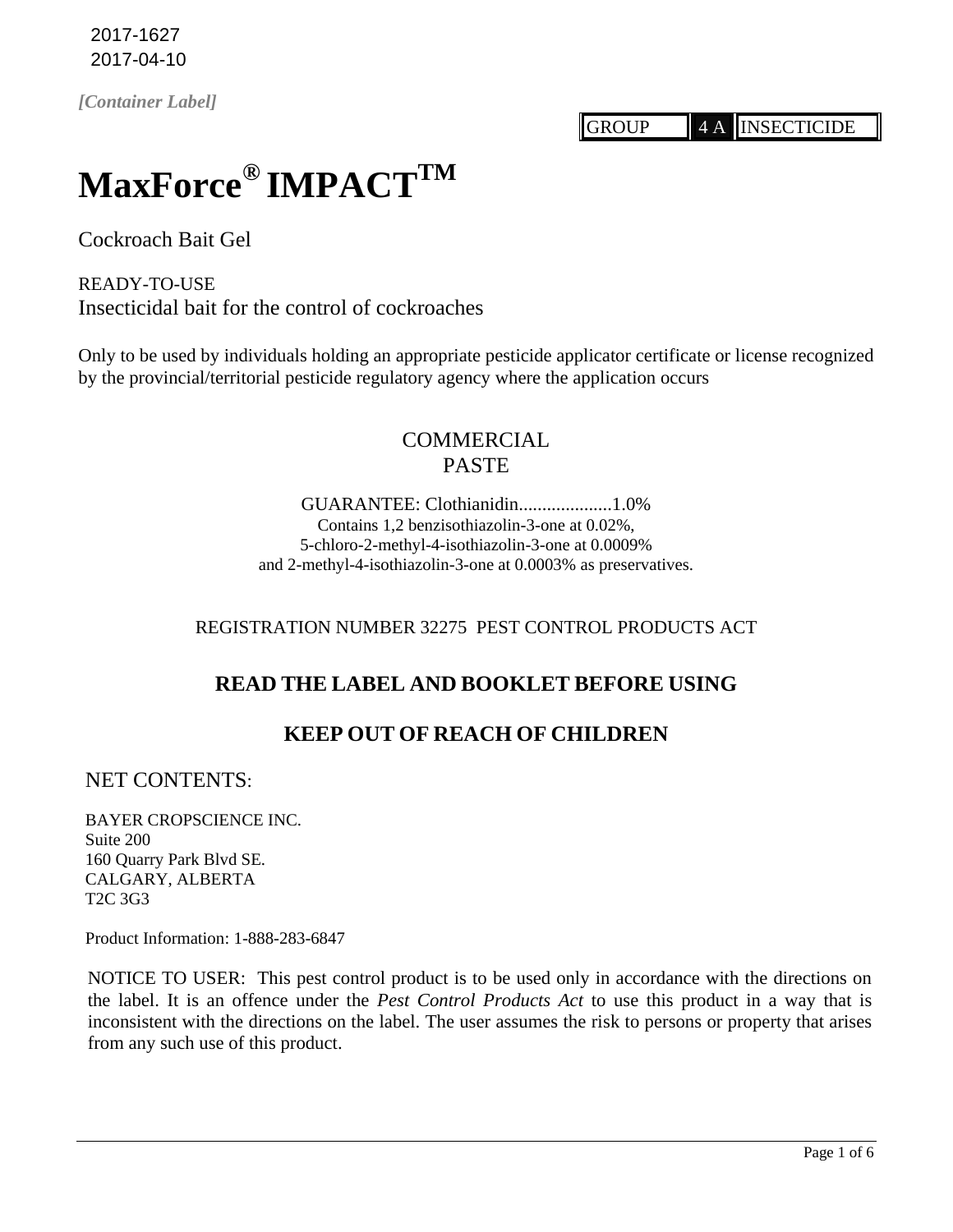## PRECAUTIONS KEEP OUT OF REACH OF CHILDREN DO NOT APPLY IN THE PRESENCE OF CHILDREN DO NOT APPLY TO AREAS ACCESSIBLE TO CHILDREN

Wear a long-sleeved shirt, long pants, socks, shoes, and chemical-resistant gloves during application and clean-up activities.

Avoid contamination of food and feed.

## FIRST AID

IF SWALLOWED: Call a poison control centre or doctor immediately for treatment advice. Have person sip a glass of water if able to swallow. Do not induce vomiting unless told to do so by a poison control centre or doctor. Do not give anything by mouth to an unconscious person.

IF IN EYES: Hold eye open and rinse slowly and gently with water for 15–20 minutes. Remove contact lenses, if present, after the first 5 minutes, then continue rinsing eye. Call a poison control centre or doctor for treatment advice.

IF ON SKIN OR CLOTHING: Take off contaminated clothing. Rinse skin immediately with plenty of water for 15–20 minutes. Call a poison control centre or doctor for treatment advice.

Take container, label or product name and Pest Control Product Registration Number with you when seeking medical attention.

TOXICOLOGICAL INFORMATION: No specific antidote is available. Treat the patient symptomatically.

ENVIRONMENTAL HAZARDS: Toxic to aquatic organisms, birds, small wild mammals and non-target terrestrial plants. Toxic to bees exposed to direct treatment.

## STORAGE AND DISPOSAL

DO NOT contaminate water, food, or feed by storage or disposal.

PESTICIDE STORAGE: Store in a cool, dry place. To prevent contamination store this product away from food or feed. DO NOT store in direct sunlight. Store in original container and out of the reach of children, preferably in a locked storage area.

PESTICIDE DISPOSAL: For information on disposal of unused, unwanted product, contact the manufacturer or the provincial regulatory agency. Contact the manufacturer and the provincial regulatory agency in case of a spill, and for clean-up of spills.

## CONTAINER DISPOSAL:

DO NOT reuse the empty containers. Discard containers in garbage. Unused or partially used products should be disposed at provincially or municipally designated hazardous waste disposal sites.

ACCIDENTAL SPILLS: Handle an open container in a manner as to avoid spillage. If the container is leaking or material is spilled for any reason or cause, carefully remove bait and wash exposed surface with a sponge soaked in water with a mild detergent. Refer to Precautionary Statements on label for hazards associated with the handling of this material. Do not walk through spilled material. Dispose of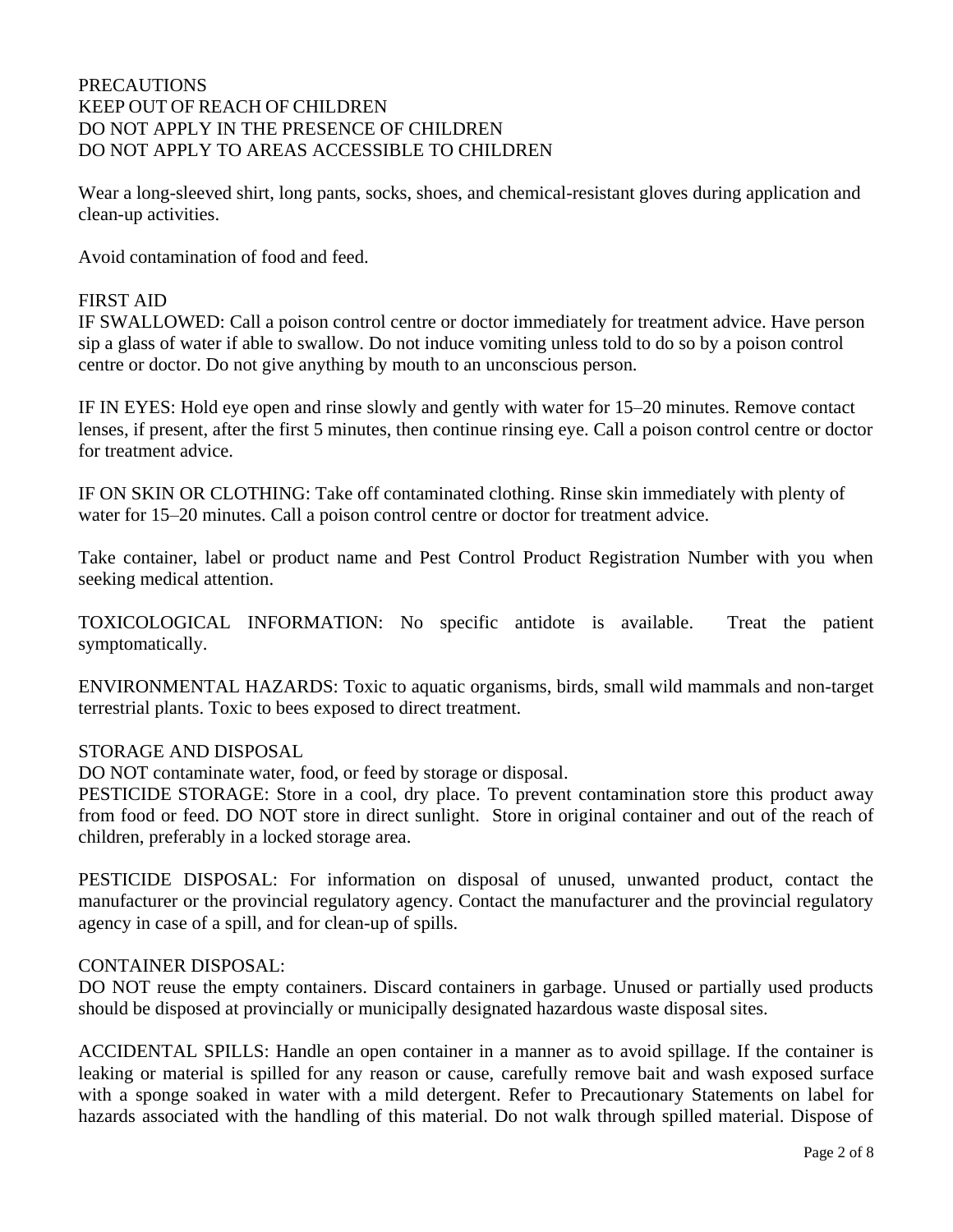pesticide as directed above. In spill or leak incidents, keep unauthorized people away. You may contact the 24-hour Emergency Phone number for decontamination procedures or any other assistance that may be necessary. The Bayer 24-hour Emergency Phone number is 1-800-334-7577.

MAXFORCE® is a registered trademark of the Bayer Group.  $IMPACT^{TM}$  is a trademark of Bayer.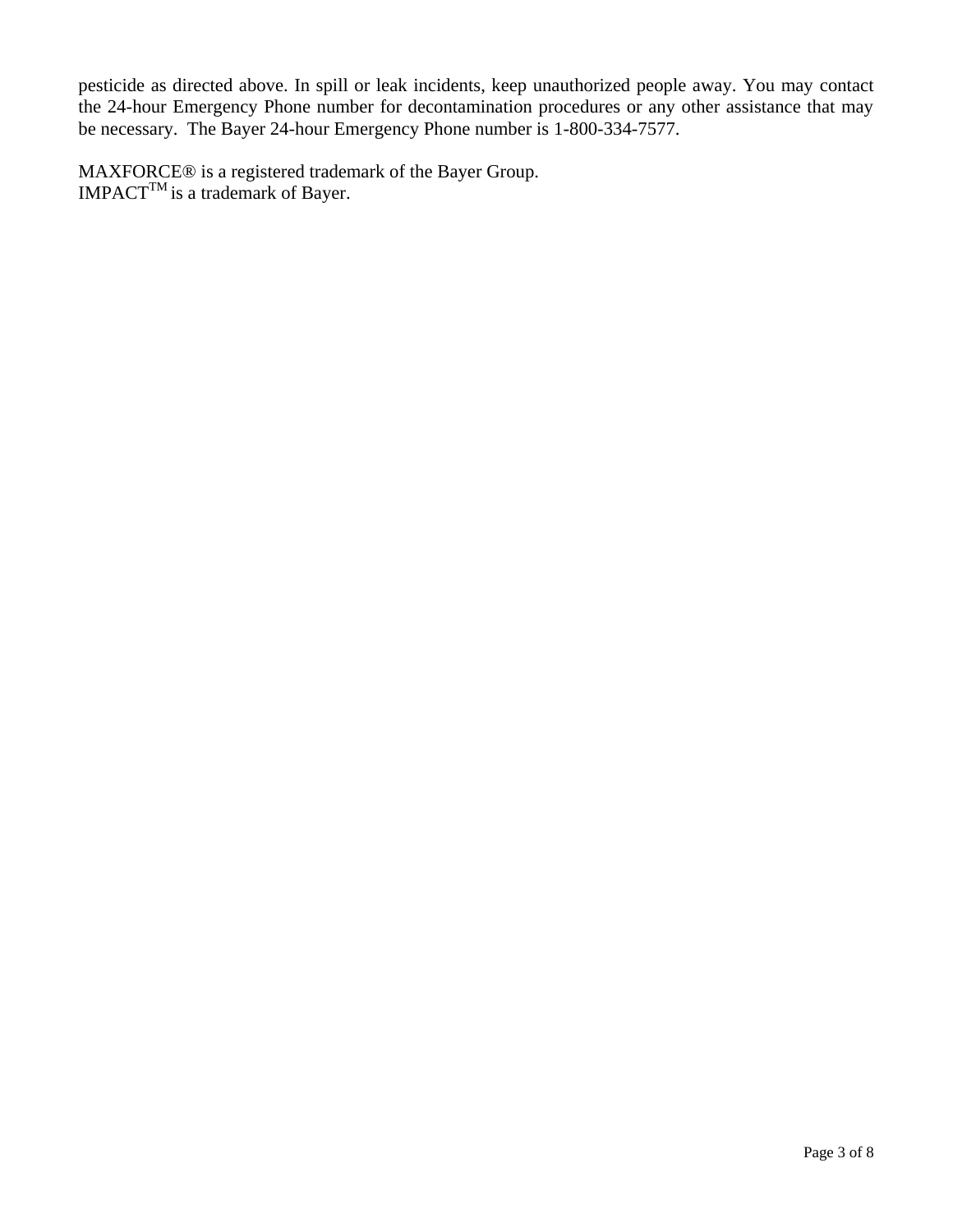# **MaxForce® IMPACTTM**

Cockroach Bait Gel

READY-TO-USE Insecticidal bait for the control of cockroaches

Only to be used by individuals holding an appropriate pesticide applicator certificate or license recognized by the provincial/territorial pesticide regulatory agency where the application occurs

# **COMMERCIAL** PASTE

GUARANTEE: Clothianidin....................1.0% Contains 1,2 benzisothiazolin-3-one at 0.02%, 5-chloro-2-methyl-4-isothiazolin-3-one at 0.0009% and 2-methyl-4-isothiazolin-3-one at 0.0003% as preservatives.

## REGISTRATION NUMBER 32275 PEST CONTROL PRODUCTS ACT

## **READ THE LABEL AND BOOKLET BEFORE USING**

## **KEEP OUT OF REACH OF CHILDREN**

NET CONTENTS:

BAYER CROPSCIENCE INC. Suite 200 160 Quarry Park Blvd SE. CALGARY, ALBERTA T2C 3G3

Product Information: 1-888-283-6847

NOTICE TO USER: This pest control product is to be used only in accordance with the directions on the label. It is an offence under the *Pest Control Products Act* to use this product in a way that is inconsistent with the directions on the label. The user assumes the risk to persons or property that arises from any such use of this product.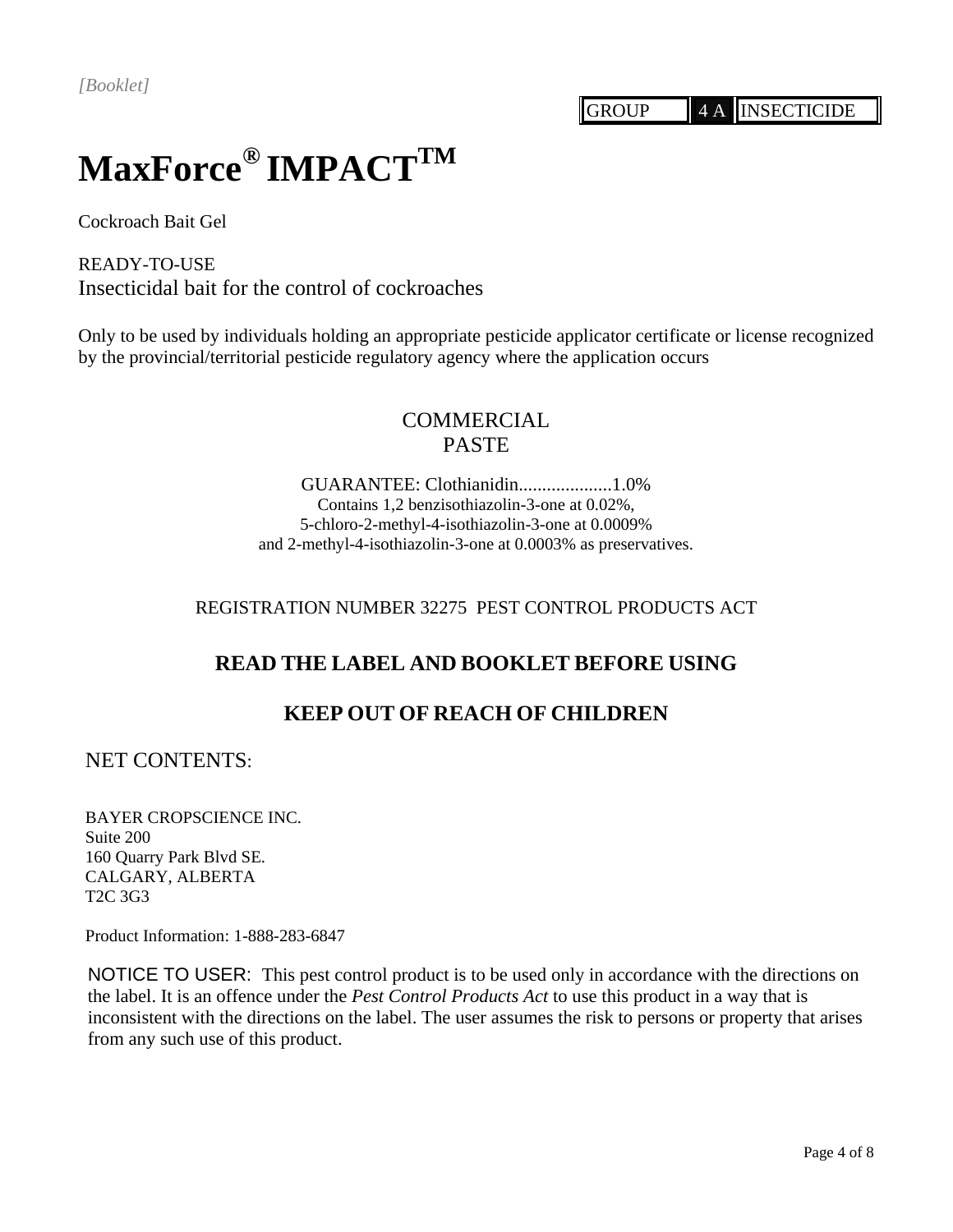# DIRECTIONS FOR USE

## IMPORTANT

Only to be used by individuals holding an appropriate pesticide applicator certificate or license recognized by the provincial/territorial pesticide regulatory agency where the application occurs.

Read the entire DIRECTIONS FOR USE before using Maxforce® IMPACT Cockroach Bait Gel.

DO NOT contaminate irrigation or drinking water supplies or aquatic habitats by cleaning of equipment or disposal of wastes.

## GENERAL DIRECTIONS

Place bait into cracks and crevices or openings leading into voids, or make spot applications near harborages, aggregation, foraging / feeding areas.

Examples of locations for bait placement include: between different elements of construction; the hollow spaces in floors, walls, ceilings, or in equipment legs and bases; cracks and crevices around pipes, doors or windows, refrigerators, stoves, water heaters, dishwashers, and other equipment; behind or under baseboards, cupboards, cabinets, countertops, sinks; and, wherever cockroaches may be found hiding. Numerous smaller placements will provide faster control than fewer larger spots, especially for German cockroach control.

Application rates for all cockroaches: Application rate is dependent on level of infestation and species to be controlled. Apply gel as round spots or thin beads into cracks and crevices or as a spot treatment.

- For **light-to-moderate** infestations, use 0.75 to 1.5 grams of bait per 1.0 m<sup>2</sup>  $\bullet$
- For **severe-to-heavy infestations,** use 1.5 to 3.0 grams of bait per 1.0  $m^2$
- Re-apply as required if monitoring indicates that pest populations persist.

## BAIT QUANTITY REFERENCE TABLE

| Approximate weight           |  |
|------------------------------|--|
| per spot diameter            |  |
| 0.1 gram = Pea size spot     |  |
| 1.0 gram = Dime size spot    |  |
| 1.5 gram = Quarter size spot |  |

| Approximate weight           | Approximate weight                          |
|------------------------------|---------------------------------------------|
| per spot diameter            | per bead length                             |
| 0.1 gram = Pea size spot     | $0.25$ gram = 3.8 cm (1.5 inch) bead        |
| 1.0 gram = Dime size spot    | 0.5 gram = 7.6 cm $(3.0 \text{ inch})$ bead |
| 1.5 gram = Quarter size spot | $1.0$ gram = 15 cm (6 inch) bead            |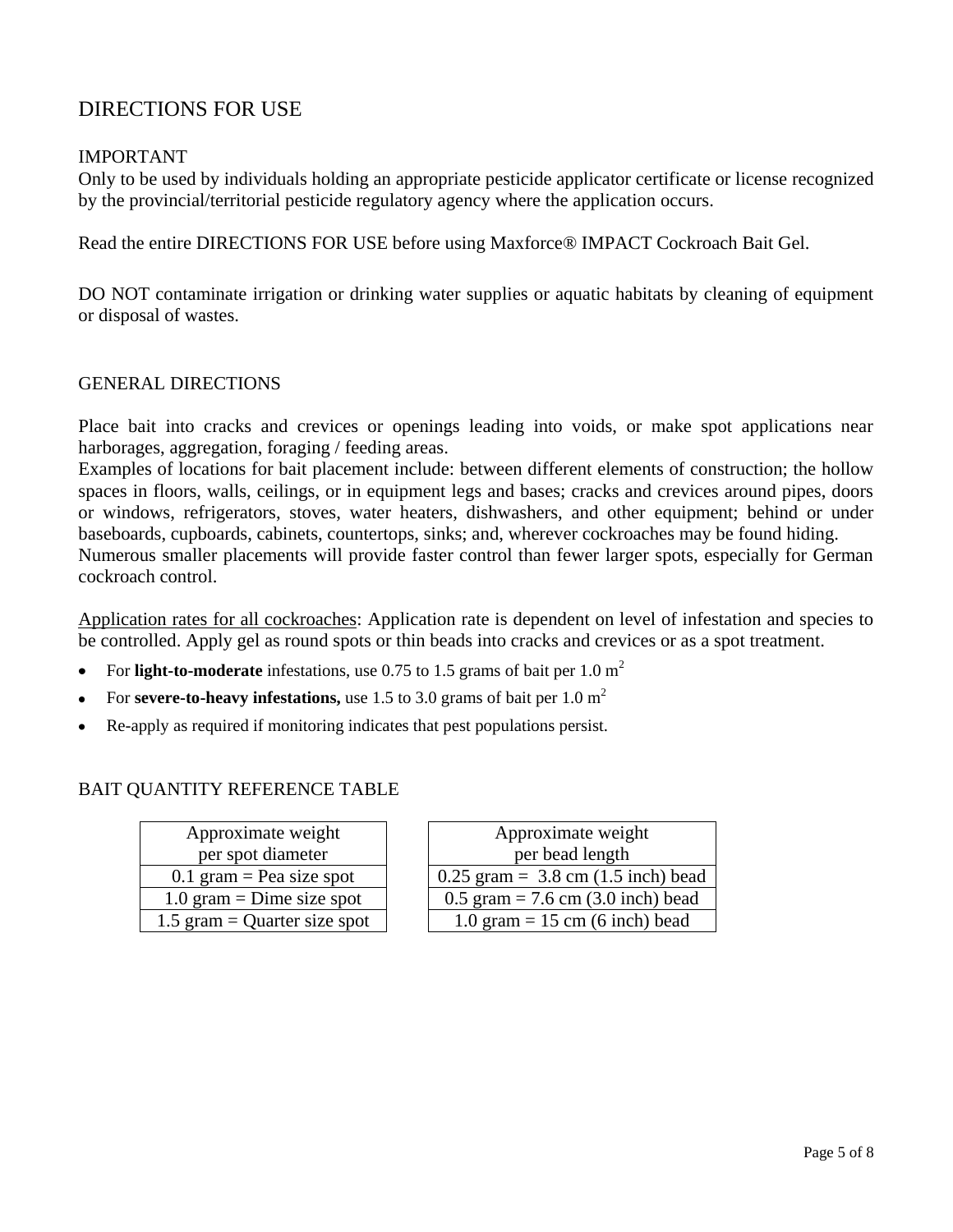## **APPLICATIONS IN FOOD/FEED HANDLING ESTABLISHMENTS**

Application within food/feed areas of food/feed handling establishments is limited to crack and crevice treatment only. Care should be taken to avoid depositing gel onto exposed surfaces. If gel contacts an exposed surface where food is handled, remove gel and wash exposed surface followed by a potable water rinse.

Food/feed areas include areas for receiving, storage, packing (canning, bottling, wrapping, boxing), preparing, edible waste storage, and enclosed processing systems (mills, dairies, edible oils, syrups). Serving areas are also considered a food/feed area when food is exposed and facility is in operation. **Application of this product in food/feed areas of food/feed handling establishments other than as a crack and crevice treatment is not permitted.**

## **FOR OUTDOOR USE** (adjacent to home or structure)

Inject bait into crack and crevices or expansion joints around windows and doors, porches, screens, eaves, sills, patios, garages, under stairways and other areas adjacent to structures where cockroaches may find harborage.

## USE RESTRICTIONS

- Keep gel away from foods and food contact or preparation surfaces.
- Do not apply to areas where food/feed, utensils or processing surfaces may become contaminated.
- USE ONLY IN AREAS NOT ACCESSIBLE TO CHILDREN, PETS, LIVESTOCK OR WILDLIFE.

## RESISTANCE MANAGEMENT RECOMMENDATIONS

For resistance management, please note that Maxforce® IMPACT Cockroach Bait Gel contains a Group 4A insecticide. Any insect population may contain individuals naturally resistant to Maxforce® IMPACT Cockroach Bait Gel and other Group 4A insecticides. The resistant individuals may dominate the insect population if this group of insecticides is used repeatedly in the same location. Other resistance mechanisms that are not linked to site of action, but specific for individual chemicals, such as enhanced metabolism, may also exist. Appropriate resistance management strategies should be followed.

To delay insecticide resistance:

• Where possible, rotate the use of Maxforce® IMPACT Cockroach Bait Gel or other Group 4A insecticides with different groups that control the same pests.

• Insecticide use should be based on an Integrated Pest Management (IPM) program that includes scouting, record keeping, and considers cultural, biological and other chemical control practices.

• Monitor treated pest populations for resistance development.

• Contact your local extension specialist for any additional pesticide resistance-management and/or IPM recommendations for the specific site and pest problems in your area.

• For further information or to report suspected resistance contact Bayer CropScience via internet at [www.bayercropscience.ca](http://www.bayercropscience.ca/) or phone 1-888-283-6847.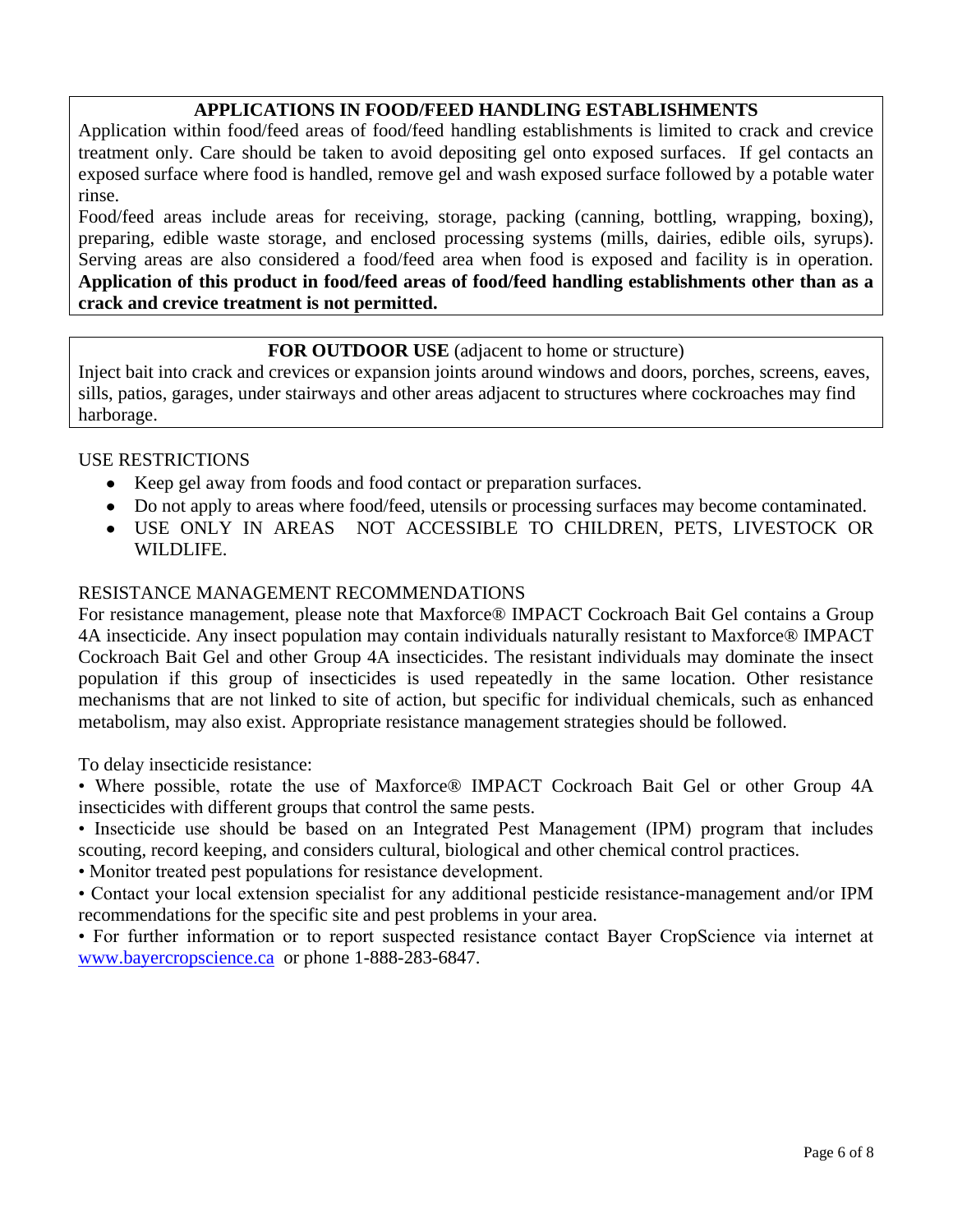## **PRECAUTIONS** KEEP OUT OF REACH OF CHILDREN DO NOT APPLY IN THE PRESENCE OF CHILDREN DO NOT APPLY TO AREAS ACCESSIBLE TO CHILDREN

Wear a long-sleeved shirt, long pants, socks, shoes, and chemical-resistant gloves during application and clean-up activities.

Avoid contamination of food and feed.

## FIRST AID

IF SWALLOWED: Call a poison control centre or doctor immediately for treatment advice. Have person sip a glass of water if able to swallow. Do not induce vomiting unless told to do so by a poison control centre or doctor. Do not give anything by mouth to an unconscious person.

IF IN EYES: Hold eye open and rinse slowly and gently with water for 15–20 minutes. Remove contact lenses, if present, after the first 5 minutes, then continue rinsing eye. Call a poison control centre or doctor for treatment advice.

IF ON SKIN OR CLOTHING: Take off contaminated clothing. Rinse skin immediately with plenty of water for 15–20 minutes. Call a poison control centre or doctor for treatment advice.

Take container, label or product name and Pest Control Product Registration Number with you when seeking medical attention.

TOXICOLOGICAL INFORMATION: No specific antidote is available. Treat the patient symptomatically.

ENVIRONMENTAL HAZARDS: Toxic to aquatic organisms, birds, small wild mammals and non-target terrestrial plants. Toxic to bees exposed to direct treatment.

STORAGE AND DISPOSAL

DO NOT contaminate water, food, or feed by storage or disposal.

PESTICIDE STORAGE: Store in a cool, dry place. To prevent contamination store this product away from food or feed. DO NOT store in direct sunlight. Store in original container and out of the reach of children, preferably in a locked storage area.

PESTICIDE DISPOSAL: For information on disposal of unused, unwanted product, contact the manufacturer or the provincial regulatory agency. Contact the manufacturer and the provincial regulatory agency in case of a spill, and for clean-up of spills.

#### CONTAINER DISPOSAL:

DO NOT reuse the empty containers. Discard containers in garbage. Unused or partially used products should be disposed at provincially or municipally designated hazardous waste disposal sites.

ACCIDENTAL SPILLS: Handle an open container in a manner as to avoid spillage. If the container is leaking or material is spilled for any reason or cause, carefully remove bait and wash exposed surface